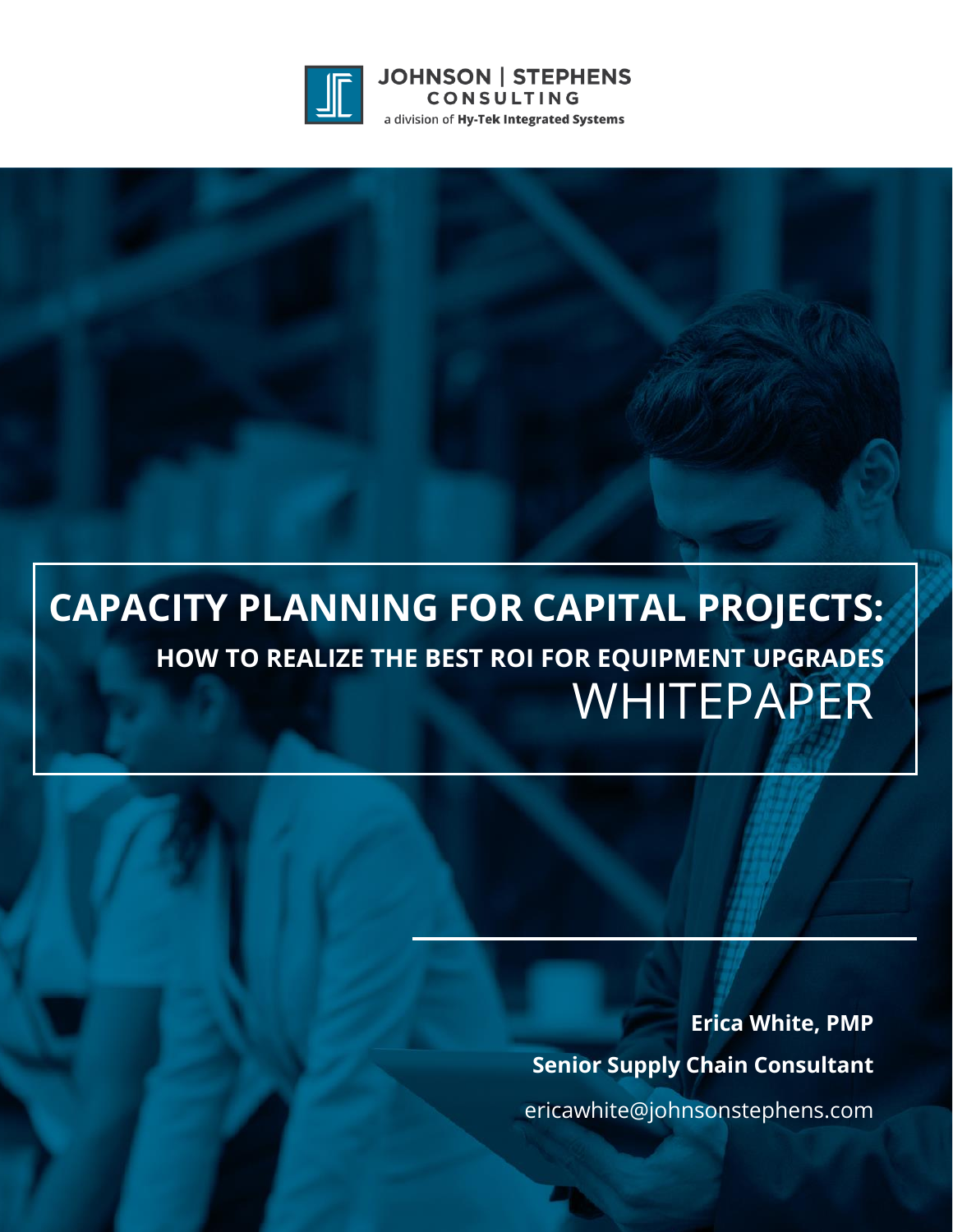#### INTRODUCTION

Many capital projects start their life as an observation of a problem. "This equipment seems always to be backed up," a shift manager notices. "This belt is always stopping when I am trying to unload cases from the truck," an associate confirms. The problem is reported to upper management as a request for an equipment upgrade.

A maintenance or operations manager is tasked to seek quotes for upgrades or replacements to the equipment. A vendor provides a proposal for a replacement unit that will run at twice the speed that the existing equipment currently runs. For the initial investment provided in the quote it appears that the new equipment will achieve twice the throughput as the old equipment, and the labor eliminated will payback within 2.5 years. Perfect, problem solved. The project is approved.

The new equipment is installed and started up. Even though the shift manager who initially noticed the problem receives fewer complaints about the line being backed up, he notices that associates who load the line are still often waiting for the equipment to free up space. He looks back at several weeks of production numbers since the new equipment was installed to find out if the improved productivity that was expected was actually achieved. As it turns out, equipment that runs at twice the speed of the old equipment does not necessarily result in twice the throughput.

There are a few common drawbacks to using the high-level rationale to define ROI on an equipment project:

- *Real-life operational inefficiencies are often overlooked.* There are natural cycle times to each process that could involve productive tasks necessary to the process but do not contribute directly to production units, such as the time it takes to change out a truck within the same door. Does the equipment handle the range of products the same? How do different weights and dimensions of cases influence the realized performance of the equipment?
- *The benefit may be based on unrealistic runtime or quality conditions.* Does the equipment need to go through safety checks every shift before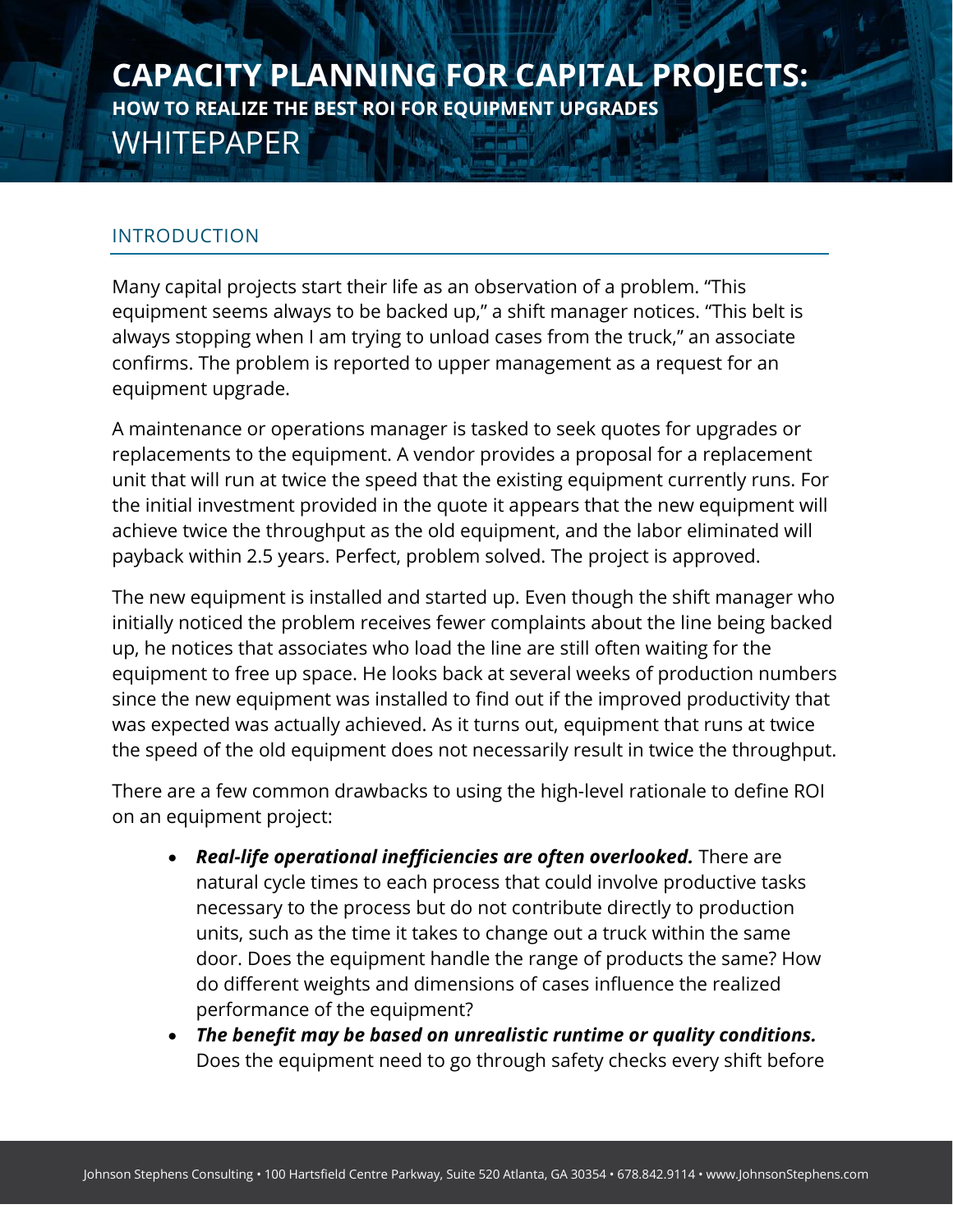it can be used? How often does preventive maintenance need to be performed, and for how long? What percentage of packages cannot satisfy Right the First Time and require human intervention before being processed again?

• *Equipment may be over-specified for the intended purpose, incurring unnecessary initial capital cost, or under-specified for the range of materials to be handled, resulting in add-on fees to fix the issue during start-up.* Is the goal of the project clearly defined? Has a diverse project team vetted the scope? Are the appropriate resources available to execute the work?

A **process flow chart** is one of the most beneficial tools to aid the team in understanding all the influential inputs and outputs that the equipment will need to accommodate. The expert knowledge of a project manager to plan a project, making sure all the initial costs are understood and taken into account, will result in fewer surprise costs during project implementation and start-up.

A **capacity study** will aid accuracy in ROI estimation to determine the true throughput that is expected from the proposed equipment once implemented. An equipment capacity analysis aims to minimize the necessary initial investment while maximizing the savings that can be realized. An Industrial Engineer's expertise here is critical. An engineering consultant can help if your business does not have the appropriate resources.

#### CALCULATING CAPACITY REQUIREMENT

The requirements for the equipment must be defined to understand the goal to be achieved when sourcing equipment options. First, determine the unit of measurement so that data from multiple sources can be standardized and understood. Verify as necessary by asking questions to the associates gathering data to check for understanding.

Use a process map to identify all sources of inputs and outputs. Where does this equipment fit into the overall flow of the operation? Is it a preceding process, bottleneck process, or successive process? Additional capacity should be planned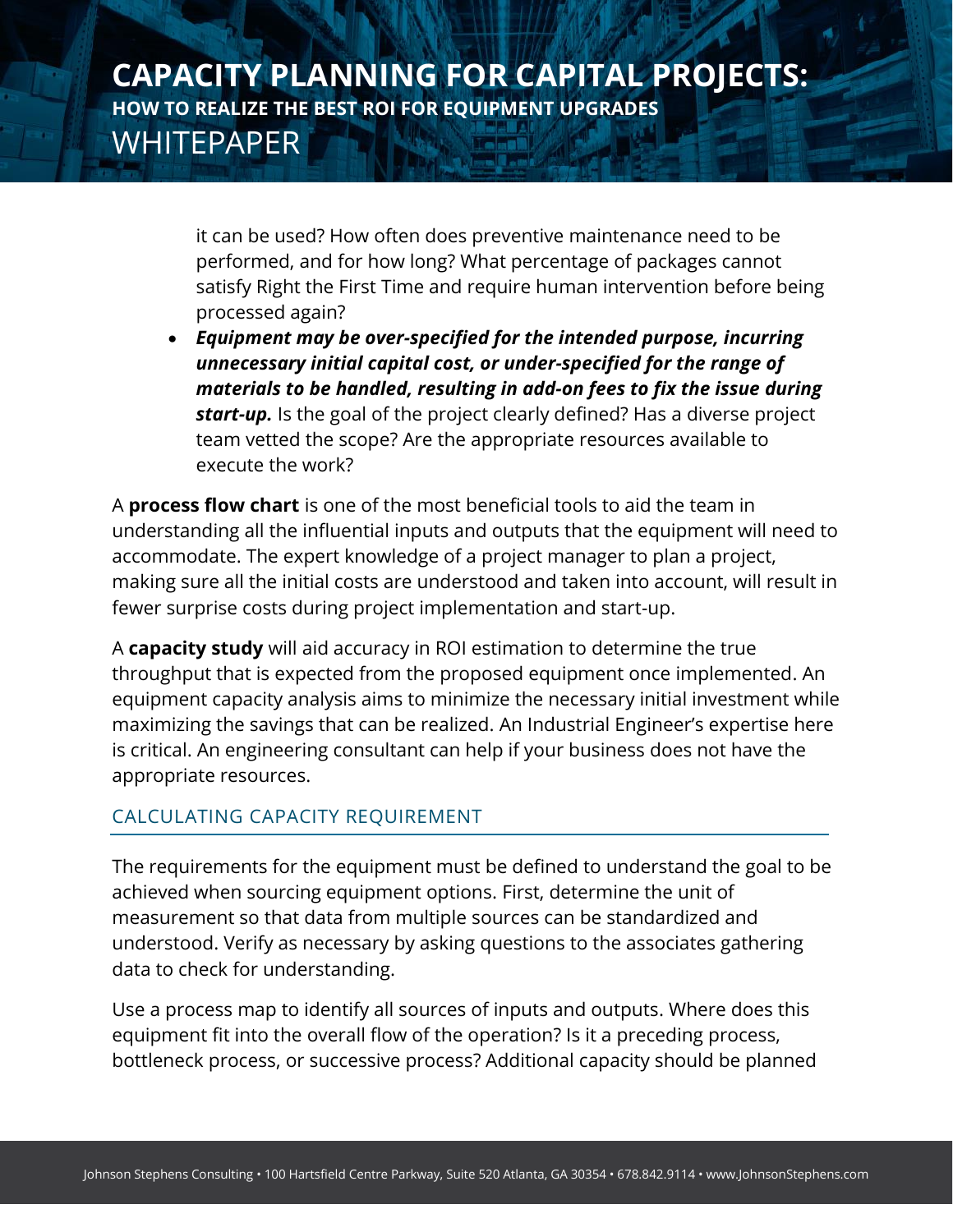into leading and finishing processes to absorb fluctuations in output from interruptions in the bottleneck process. The bottleneck process is commonly one of the middle processes, the most expensive process to operate. The preceding process must not starve the bottleneck, and the successive process must not block the bottleneck. An engineer or consultant can use statistical analysis to determine the deviation from the mean of bottleneck output and design an appropriate amount of additional capacity requirements for either end process.

#### INFLUENCES ON THROUGHPUT

A realistic throughput must be calculated to understand the annual benefit in terms of cost savings. Two variables of influence on the throughput that will be realized by the equipment are Overall Equipment Effectiveness (OEE) and Scheduled Time.

Overall Equipment Effectiveness is defined by *(Availability* \* *Quality* \* *Performance)* as a percentage of the Scheduled Time of the equipment. In broad terms, this means "how well did the equipment run when it was intended to run." Some factors that can affect Availability are breakdowns, lack of product (starve), change-over, or setup downtime. Quality can be affected by the volume of non-Right-First-Time processes, such as scanning errors. Performance is affected by slow cycles such as running the equipment at less than top speed and manual labor components that are not performed at standards, such as meeting the labor standard for unloading cases per hour. These effects on OEE can be estimated through analysis of past production data and should be considered to influence a more realistic throughput estimation of the equipment in the ROI calculation.

Consider the scheduled time on the asset that is required for the necessary volume to process. Weigh the costs of adding more scheduled time, such as an additional shift, on existing assets (at additional labor cost) against the investment cost of installing new or upgraded equipment. Remember that savings will only be realized during the scheduled time of the equipment required to process the forecasted volume. Idle equipment generates no savings.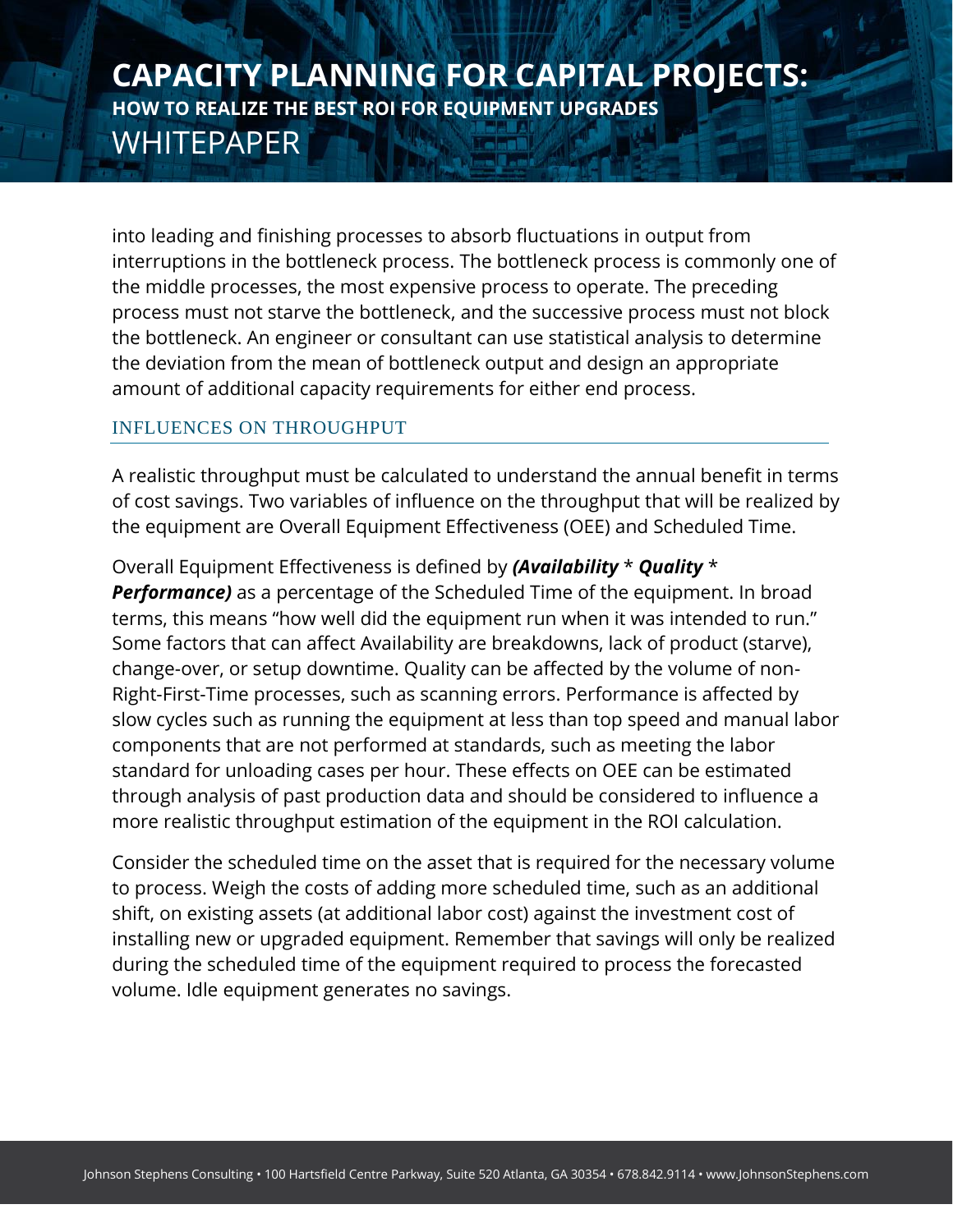#### SELECTING THE RIGHT EQUIPMENT FOR THE JOB

One of the most important aspects of realizing a more significant ROI is specifying equipment that meets the requirements of the job. Using a standardized Request For Quotation (RFQ) will ensure that the requirements are well defined and that each prospective vendor provides a quote that addresses all of the requirements and that are comparable to each other.

After the RFQs are sent out to prospective vendors, hold a supplier conference so that vendors can ask questions and make clarifications on the requirements. It is beneficial to have all prospective suppliers present to hear the same questions and have an opportunity to reply to them. If any vendor cannot be present at the supplier conference, ensure that each prospective vendor gets a copy of the questions asked.

Once vendor questions are answered, and all updated quotes are received, iterative selection can be executed using a simple rating system. Rate each of the equipment choices against each of the requirements as how well does the equipment offerings satisfy the requirement. For example, 0= not at all, 1= meets requirements some of the time (has common conditional exclusions), 2= meets requirements most of the time (has few conditional exclusions), 3= meets requirements all of the time (or has automated systems that monitor compliance). Add the total "points" for each equipment option to make a selection.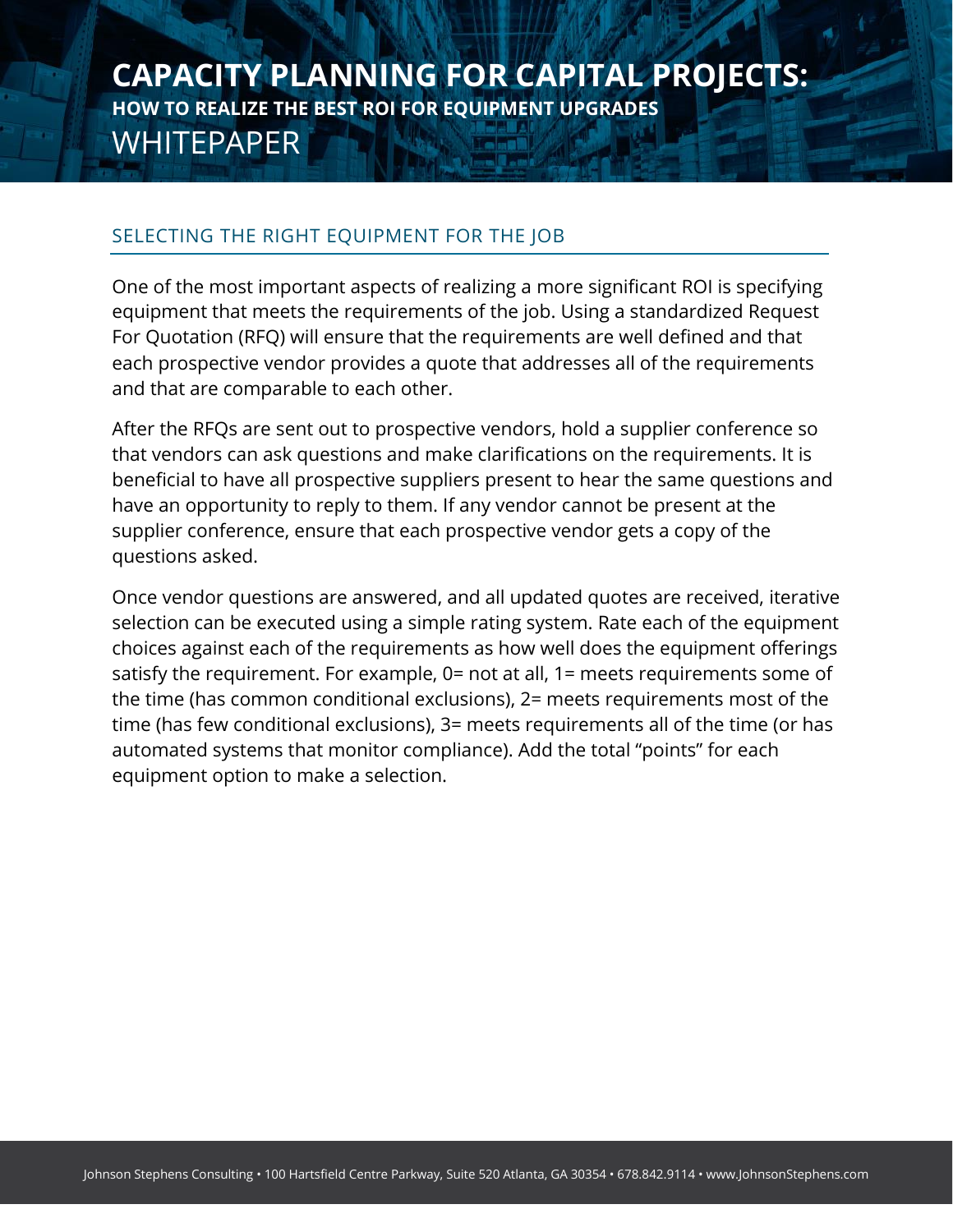#### *Example:*

| <b>Requirements</b>                                                                                                             | Equip A       | <b>Equip B</b> | <b>Equip C</b> |
|---------------------------------------------------------------------------------------------------------------------------------|---------------|----------------|----------------|
| Meets (company) and OSHA safety requirements                                                                                    | 3             | 3              | 2              |
| Max run speed of >500 feet per minute                                                                                           | 0             | $\mathcal{P}$  |                |
| Label scanning reject rate < 2%                                                                                                 | $\mathcal{P}$ | 2              |                |
| Allows method for immediate associate intervention for<br>rejected packages and reinsert to process (no out-of-flow<br>jackpot) | $\Omega$      | $\mathcal{P}$  | 0              |
| <b>Total</b>                                                                                                                    | 5             | 9              | 5              |

The preferred equipment selection in this example is Equipment B because it received the highest requirements compliance rating. It is common that a supplier quote will not satisfy 100% of the requirements specified, so some compromises will need to be made. This is best discussed with input from the operations team. Consider reputation, financial longevity, service level guarantees, and other "intangibles" of the proposed vendors in the selection process if your business does not intend to service the equipment in-house. Other factors such as purchase price and company politics may become a factor, but the simple rating system gives a precise baseline to demonstrate the choice that best satisfies the project requirements.

Check the specifications of the selected equipment against the project requirements once more with an inclusive project team to ensure that the end result of the project will satisfy the business goal. Pay particular attention to the range of products to be handled (dimensions, weights, materials). Use expert judgment to discover the most common problems faced with current equipment and ensure that the new equipment will eliminate or significantly reduce these issues. Operators know best!